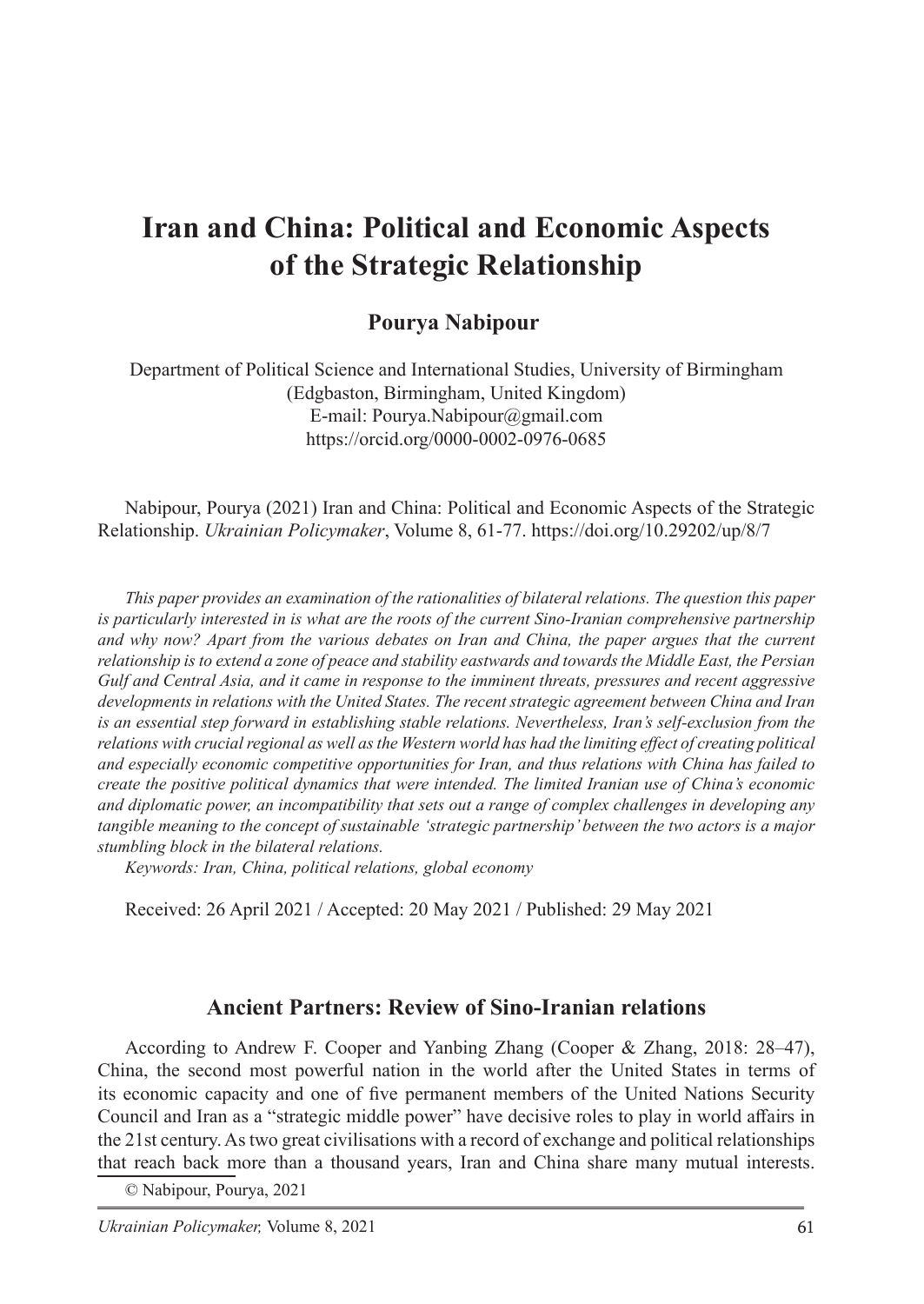The two nations share a similar perception of the international system, the understanding that the international order is monopolised by the West (Garver, 2011: 11). The fact that they share an ideological responsibility to help developing states and strengthen the Third World underscores this understanding of identification and the Sino-Iranian alliance. Iran's political administration appreciates China's fast economic growth and its reluctance to meddle in other countries internal affairs. On the other hand, China acknowledges Iran as the 'fellow successor' to a huge culture and as the regional power of the Middle East.

Before the Islamic Revolution of 1979, the atmosphere of the Cold War influenced the relations between Iran and China (Gentry, 2005: 113), and after the Islamic Revolution, despite Iran's grand strategy of Neither East Nor West', the relations with the East found a more prominent priority in Iran's foreign policy. In Carver's view, the present discourse of "great civilizations" and friendship is more than idle. The Chinese emphasis on growing longterm diplomatic partnerships that can overcome political change is key to this discourse of civilisations. A long-term investment in friendship and cooperation is an especially Chinese value, believes Garver. For example, he explains the difficult transition in Sino-Iranian relations after the Iranian Revolution of 1979. The Sino-Iranian relationship is not permanently fixed, but it has overcome significant changes, particularly the Iranian revolution as a serious social revolution of the twentieth century and the new Iranian state, the Islamic Republic of Iran. China had also been the result of intense social upheaval. It too was a state dedicated to the removal of the past social order. It too was a revolutionary state that found its style with violence and turbulence toward the development of a new order. Both China and Iran were principally revolutionary states that rejected the dominant international order and sought to replace that order. By 1979, however, the utopian visions that had fired China's revolutionary quest had burned out. China's post-Mao leadership, commanded by Deng Xiaoping, who united supreme power in August 1978, was committed to ending "class struggle" for a Communist society, concentrating rather on practical matters of economic development. The institutions and values set by the Chinese revolution were still in place, but the quest now was a pragmatic one for economic improvement, not an ideological quest for a classless and egalitarian society.

Ironically, after the Islamic Revolution, once a closes ally, the United States turned to become the Great Satan who had been the Shah's major partner since 1953, and to the USSR the "lesser Satan." Nevertheless, among the leaders of the post-revolution Iranian government, there was significant mistrust of China. Ayatollah Khomeini released his distrust of China in late 1978 as the revolutionary movement in Tehran rose. In a speech in October, shortly after departing from Iraq for exile in Paris, Ayatollah Khomeini warned that our youth must know that China and Russia, like the United States and Britain, feed on the blood of our people. His request to you was to avoid the slogans that play into the hands of the Shah and try to be independent without any inclination toward East or West.

One of Iran's fundamental principles guiding foreign policy after the Islamic Revolution was "Neither West nor East. Whether China was incorporated in the "East" was a matter of some discussion in revolutionary Iran, but it seems that during the first years after the Islamic Revolution of 1979 was established, China's communist philosophy, as well as its supports of Saddam Hussein's aggression on Iran, qualified China for inclusion in the "East." From Iran's perspective, during those days, China's support of Saddam, like all other superpowers of the East and the West, was the evidence of the absolute purity of the Islamic Revolution of Iran, as well as the sign of the total bankruptcy of the system of capitalism and socialism and the evidence of their shared enmity vis-à-vis Islam. Despite the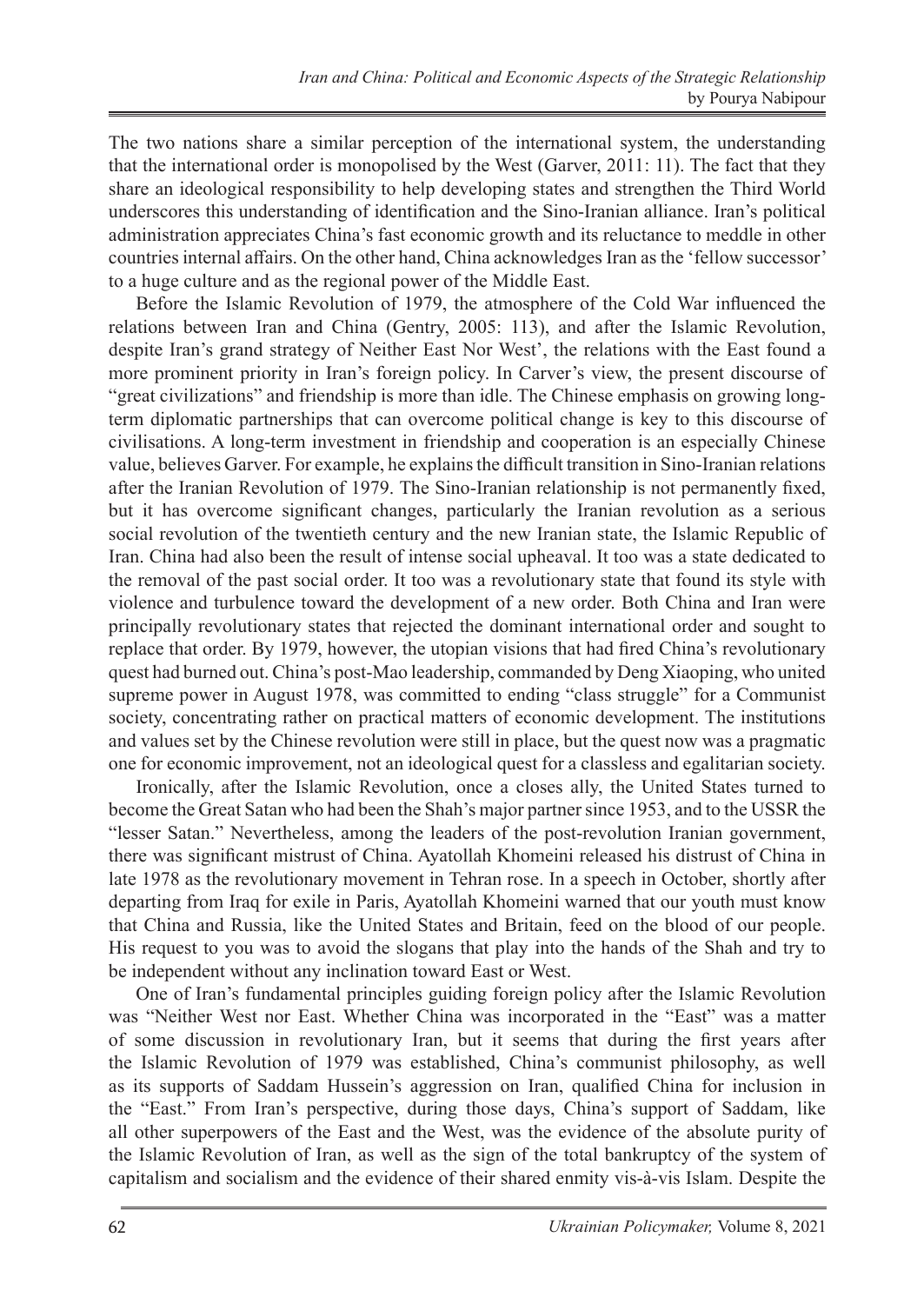great ideological disagreements between China's Communist leaders and Iran's theocratic rulers, the interests of the state combined with civilisational commonalities brought the two countries together. Being in a bloody war with Iraq that began in September 1980 on the Iranian side, calculations of expediency pushed ideologically resistant leaders toward the revival of ties with China. Yet once interactions between Iran's new clerical rulers and China's rulers started, at least some of Iran's new leaders understood in China not only an important power ready and able to aid revolutionary Iran, but a major non-Western civilization struggling, like Iran, to develop along non-Western lines and struggling against the West's current global domination, interference, and attitude of superiority.

The post-revolution Iranian revolutionary approach to world affairs was precisely what China was trying to shed under Deng Xiaoping. China's leaders recognised that close association with revolutionary Iran would undermine China's push to normalize its international role. Yet, the reality of Iran's very ample national power remained. This meant that Beijing would strive to help revolutionary Iran, but avoid overly close association with it. The restraints on China's relations with Iran needed to be communicated to Iranian representatives with proper diplomatic subtlety and indirectness. It could not serve China's interests to anger or antagonise Iran's leaders. Hence, Beijing's strategic plan was long-term: to set up a stable, peaceful, cooperative relationship with an influential regional power in a very crucial region of the world. But this could not be accomplished at the cost of weakening China's quest for development.

In the 1980s, as soon as Beijing's "independent foreign policy line" had been articulated, Chinese leaders started using that line, along with more assertive Chinese opposition to the United States policies, to strengthen Sino-Iranian relations. Iran noted and was happy about China's expanding alignment with the Third World and developing nations. Finally, and most importantly, the adjustment in China's line disengaged Beijing from close alignment with the United States just as Iranian-American ties were spiralling down. Post-revolution Iran faced promptly rising military pressure by the United States primarily because of the United States reaction to the collapse of its key regional ally, Iran under the shah, combined with increasing Soviet belligerency (Schmidt & Heilmann: 109–112). The United States policy toward the Persian Gulf was to rely on a proxy power, first Britain and then Iran, to police that region. That policy collapsed with the Shah's regime. President Carter's reaction was an outcome to deploy the United States military forces to the region and to build up an infrastructure that could sustain strategies to deter or, if necessary, to occupy Persian Gulf petroleum or close the Strait of Hormuz. Henceforth the United States itself would serve as guardian of the Persian Gulf. This also meant that Iranian moves against the flow of oil through the Persian Gulf brought it into direct military conflict with the United States (Hadian, 2008: 75).

From the Iranian perspective, the purpose of the United States buildup in the Persian Gulf was to pressure and ultimately eradicate Iran's Islamic revolutionary system. Iran's Islamic leaders believed that the United States had stimulated Saddam Hussein's invasion of Iran in September 1980, while the hostage crisis was in its tenth month, as a way of retaliating and weakening Iran. Eliminating or at least limiting the quickly expanding post-1979 the United States military presence in the Persian Gulf thus shortly became a crucial Iranian goal. In this situation, continued Chinese alignment with the United States in the Persian Gulf formed a crucial barrier to Sino-Iranian rapprochement. By the early 1990s, China and Iran shared an interest in shifting the world towards multi-polarity. From the Iranian viewpoint, the fall of the Soviet Union built an extremely unbalanced international system with the United States as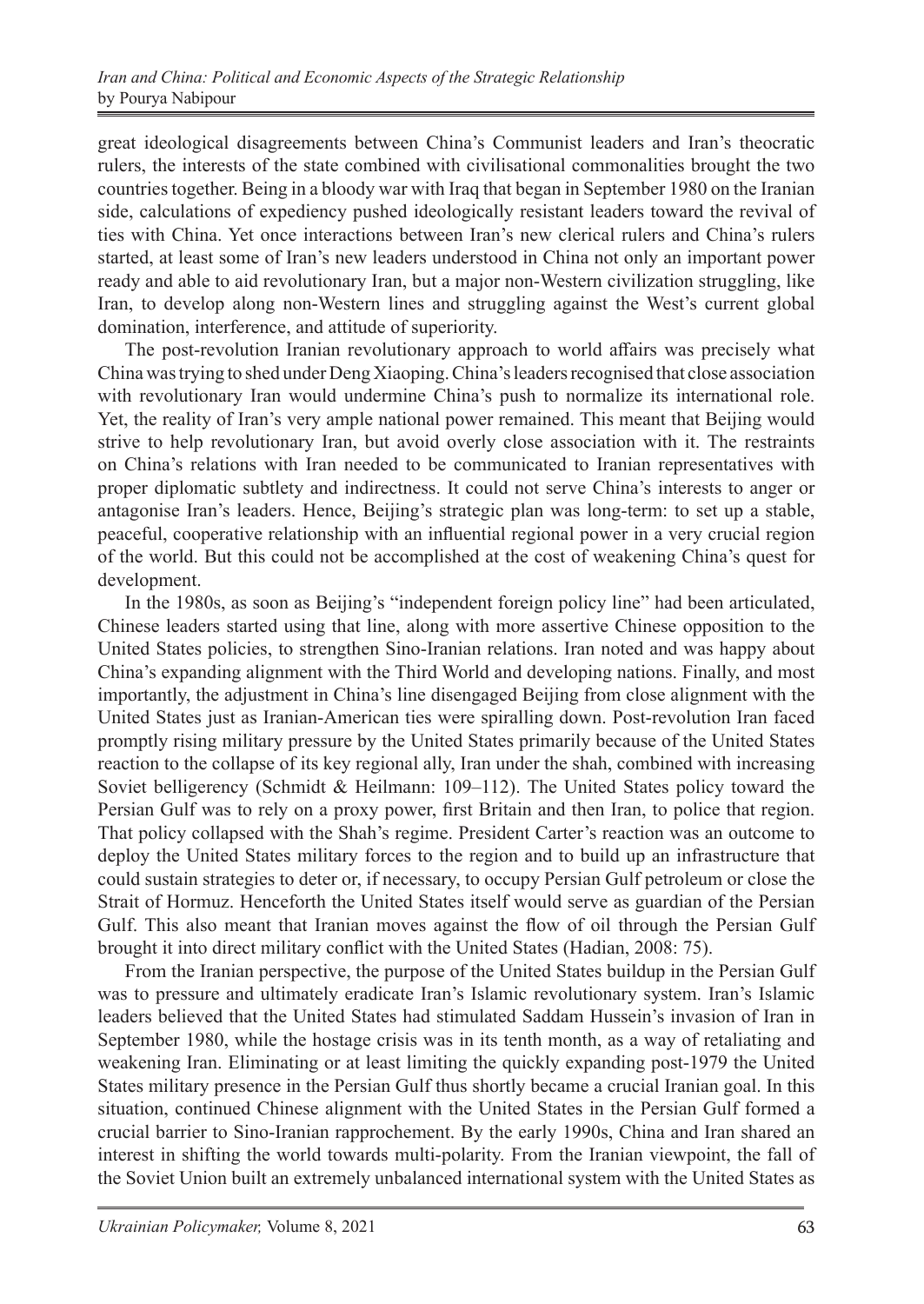the only superpower which jeopardised Iran's national security. According to Carver John W. also "Beijing believed that after the USSR, Washington saw China as the major obstacle to US global domination, and would seek to undermine China by supporting various independence movements in Taiwan, Tibet, and Xinjiang" (Carver, 2011: 97).

When in 2005 in Iran, Ahmadinejad succeeded Khatami to become Iran's ninth President, the policy of looking to the East (in Persian: negiah be Sharq) was launched to counterbalance the increasing economic isolation. Iran turned away from the careful relations with the Western states during the Khatami presidency trying to forge new alliances with the powers in the East. Thus, Beijing became a privileged actor in the booming but isolated Iranian market. The most important Chinese investments in Iran were in the field of oil and gas exports worth about \$ 20 billion over 25 years, the construction of the Azadegan oil field and the agreement with the National Chinese Oil Company to replace Total France for the development of the South Pars gas field (Ghafouri, 2009 88:).

To a great extent, sanctions converted the Iranian market into a monopoly of Beijing. Moreover, China's rise to world power status has accompanied its will to oppose European and American claims to hegemony. China sees Iran as the major power in the Persian Gulf, with strategic dominance over the Strait of Hormuz and with immense oil resources. These resources are crucial to post-colonial economies as they face the successors of Western imperialism in an era following colonial withdrawal (Farmanfarmaian, 2020). The impulse to expel Western business interests and end the unjust "humiliation" of before great powers such as Persia (Iran) and China is the foundation for the Sino-Iranian partnership. Thus, after the collapse of the Soviet Union, Iran established well-developed economic and political relations with China. An important step was the improvement of bilateral economic relations. Moreover, we could witness the active participation of China in the Persian Gulf region imposing restrictions on military activities of the dominant Western powers in the regions, particularly the United States. Iran and China also concluded different successful agreements to expand energy cooperation. As the preeminent power in the region, Iran profits from the Chinese energy cooperation with the region. Thus, China found reliable energy sources in the Middle East and the Persian Gulf in addition to its energy cooperation with Russia and Central Asia, which it needs to make sure its economic growth. Furthermore, China holds that transportation of energy supplies from the Persian Gulf is safer only if it maintains close relations with all regional actors since transportation of energy supplies flows through tankers via the Strait of Hormuz in the Persian Gulf and not through pipelines like its energy supplies in Central Asia.

From China's perspective, Iran has significant economic and political weight in the Middle East and the Muslim World. From China's perspective, Iran is a potential partner in dealing with regional security concerns, such as the issue of revival of the Taliban in Afghanistan and its effect in Chinese-Iranian exposed regions. Moreover, China, for its part, hopes to expand its connections with Iran to strengthen its footprints in the Middle East. Beijing furthermore expects that "through relations with Iran, China might be able to impact and secure the flow of the international distribution of oil and the international balance of power" (Garver, 2011: 96-97). In a meeting with Iranian President Hassan Rouhani on the sidelines of the Shanghai Cooperation Organization summit in Bishkek, Kyrgyzstan, President Xi says China will promote steady ties with Iran no matter how the situation changes (Reuters, 2019).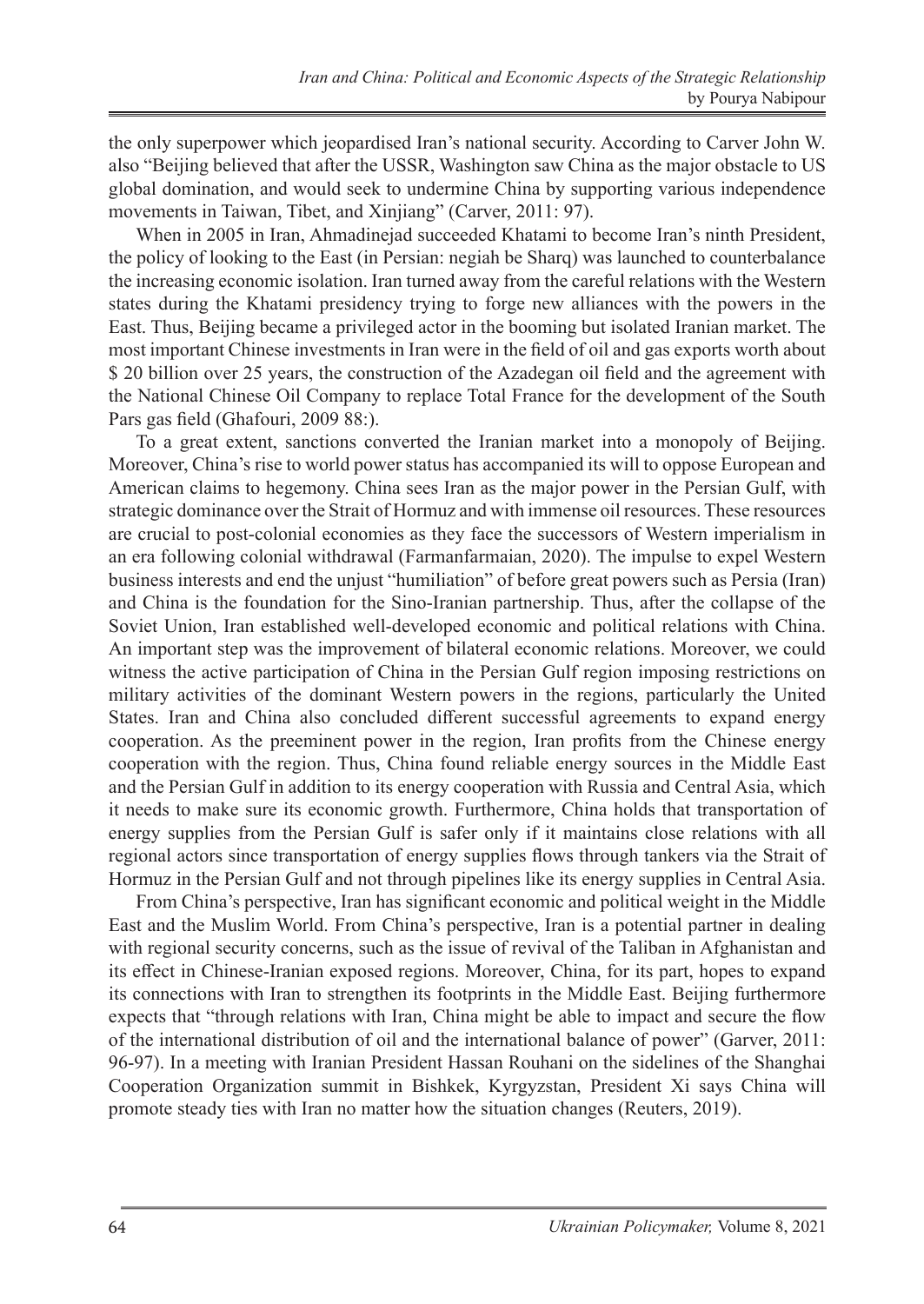# **Iran's Policy of Looking to the East**

There is no clear-cut definition of "middle power," but scholars put diverse classes to determine the term, such as material capacity, physical capacity and geopolitical importance, influence on great power politics, contribution to global problems, etc. (Robertson, 2017: 355–370). Rising economic capacity, possible military and political-power resources, a fair degree of domestic cohesion, spirit and some strength to contribute to the generation of a revised international order are commonly employed to identify emerging or rising powers. (Hurrell, 2010: 63–88). The post-revolution Iranian governments hope to play an influential role in international politics have always fallen short and Iran has been recently facing severe international pressures, such as sanctions. Moreover, Iran has never had the material capacity to perform independently on the global stage without the support of great powers or international organisations. Since the debates over Iran's nuclear programme began in the early 2000s, the Western scepticism of Iran has grown again after the Islamic Revolution.

Where the Iranian public view is concerned, the argument is that there is an apparent tension among various domestic paradigms. On the one hand, the attractions of a pro-Western agenda which promises liberalisation, modernisation, aid, technical assistance and eventual integration of Iran into the Western camp, and on the one hand, the Eurasianists and the proponents of Iran's 'look East policy' who consider an alliance with Beijing and Moscow as essential, given the Iranian dependency on energy exports and supplies, as well as the ideational affinities and values that Tehran and Beijing share, such as state sovereignty, limitation of the Western dominance in the regional and world affairs, extending the regional partnership.

After a series of negotiations between the Iranian diplomatic teams and officially designated senior representatives of  $P5 + 1$ , the Joint Comprehensive Plan of Action (JCPOA) was obtained under the title of the Vienna Agreement. It is not surprising, therefore, that the JCPOA was seen as a great victory for Hassan Rouhani's government at home and abroad. It was estimated that with the lifting of the Security Council nuclear-related sanctions and the unilateral sanctions by the United States, the Iranian government could have a smooth path to trade and finance projects inside Iran. However, a severe anti-JCPOA rhetoric commenced during President Donald Trump's candidacy in the 2016 election indicated that if he took power in the United States, the Rouhani administration would face serious economic, security and political challenges. President Trump's entry into the White House and desolation of the JCPOA created a new condition in the region. Trump finally decided to withdraw from the JCPOA in 2018 and was criticised not only by the Rouhani administration but also by the EU, Russia and China (Guardian News, 2018).

China's participation in the JCPOA has been significant and Beijing has emphasised resolving the nuclear issue peacefully, preventing further escalation of pressures on Iran. China has thus far abstained or vetoed most of the recent United Nations Security Council resolutions (Almond, 2016). At a diplomatic level, both Iran and China view the extraterritorial application of secondary sanctions by the United States as being inconsistent with the principles of noninterference and sovereignty. Iran constantly declares that the sanctions are 'illegal.' In the meantime, recently, Beijing, alongside Moscow, supports Tehran in the nuclear dispute so that a further resolution against Iran's nuclear programme could not be passed and the United Nations Security Council rejected a proposal to indefinitely extend an arms embargo on Iran (Deutshe Welle, 2020).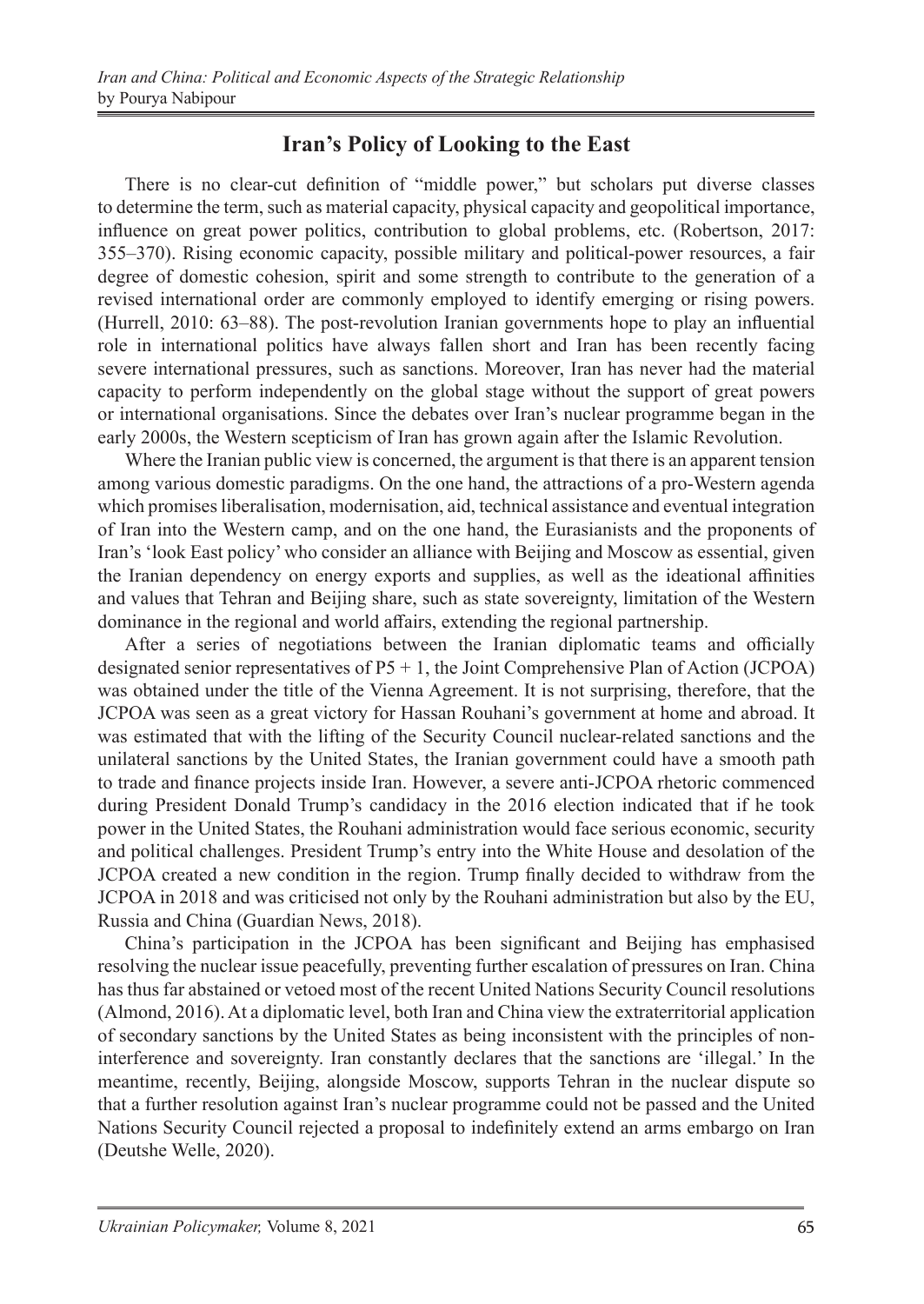Tehran and Beijing had overcome the diplomatic ups and downs and fully normalized their relations by the early 1990s. Chinese Foreign Minister visited Tehran recently to sign the bilateral agreement and met with his Iranian counterpart Zarif. During the meeting, the two foreign ministers agreed that a common strategy is necessarily on the issue of US sanctions, and regional security affairs, such as the security for Afghanistan and Iraq as well as to face the challenges of the global financial crisis and climate change. Chinese Premier's visit to Iran in 2016 was a sign of a new milestone in the relationship for establishing and developing strategic cooperation relations and improving their partnership.

Tehran's strained relations with Europe and the United States created another chance for further strategic cooperation between Iran and China. Indeed, in the light of regional tensions as well as the nuclear crisis, Tehran's relations with the West have been at an all-time low. These circumstances had prompted some observers to consider whether Iranian increasingly tumultuous relationship with the West might lead to a fundamental shift in its strategic orientation toward the East. Tehran aims to pursue a "hybrid foreign policy" that keeps the door for relations with the West open but at the same time has anti-Western features since 1979. Facing some difficulties in domestic politics, the difficulty is to keep up a favourable political balance with Principalists, Eurasianists and, Westernists, Reformers, Nationalists, and Iranian liberals. The formulation of Iran's foreign policy has been principally based on an admixture of the post-revolution's Shia-Islamism, with tendencies towards the global East. The Shia Islamist Eurasianists on foreign policy has characteristically relied on an anti-West orientation and pragmatic partnerships with the East and developing nations across the globe, such as relations with Latin and Central American nations. However, Iranian Eurasianist foreign policy lacks a full-fledged strategy that can realistically be expected to yield positive results for the country, especially when compared to its pre-Islamic Revolution ties with Western counterparts (Hunter & Shirin, 2010: 11).

On the other hand, China wants to get full support from Iran about the Chinese policies towards the Persian Gulf and the Middle East. Considering the U.S. sanction in particular during the Trump Administration, because of the purchasing of the nuclear programme and Iran's support of Syria and the Resistance allies across the Middle East, Iran wanted to use China as political and economic leverage against the United States and the regional adversaries in the GCC. On the other, Beijing did not likely wish to be used leverage against the United States and the GCC or even Israel for the sake of Iran, as China had its trouble with the Trump Administration over the trade war, Taiwan crisis and Hong Kong protests.

Tehran and Beijing both under the pressure from the United States recently concluded a roadmap of 25-years comprehensive cooperation, which indicates that China and Iran give further weight to the already close Sino-Iranian relations. China and Iran have concluded a strategic agreement, which is a step for achieving a long-term strategic partnership between two Asian powers with many mutual interests (The Guardian, 2021). The agreement entails political-strategic, economic and cultural components and should further promote and ease the relations between China and Iran in the long run. This is especially important from Iran's perspective, as due to sanctions imposed on Iran, the structural, economic, and social damage have been tremendous, and so, notable investment is yet required to rebalance the Iranian economy. With the JCPOA achieved, Iran's economy hoped to recover. However, with the "snapback" to re-establish all sanctions against Iran, the economy has again suffered in early 2019 and 2020 (Aljazeera, 2020). Beijing seeks to strengthen its status as one of the few formal buyers of Iran's oil, as well as boosting its footprint in the Iranian economy. Moreover, assisting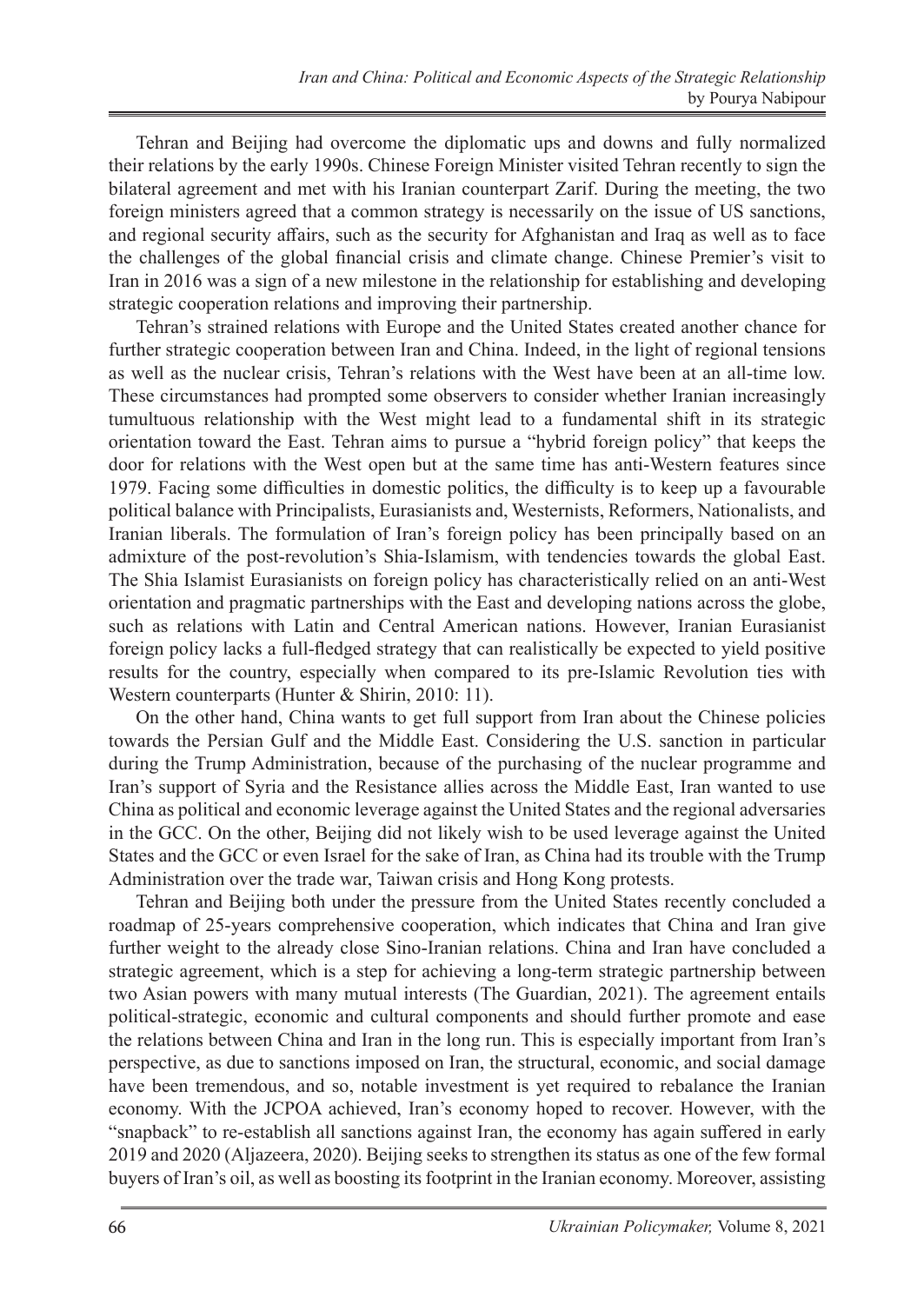to make sure the survival of the JCPOA presents China with the opportunity to put forward its profile in international affairs and to set the tone in the broader nuclear non-proliferation debates and specifically in solving the dilemma over the JCPOA.

China has thus far demonstrated support for Iran at the UN Security Council by vetoing some of the UN Security Council Resolutions initiated by the United States and its allies which aimed to punish Iran for its nuclear ambitions. China, for instance, managed to veto any restrictions that Resolution 1929 might place on financial transactions, especially in the energy sector with Iran. The recent draft of Resolutions extended former sanctions by limiting trade relations with Iran, permitting states to scrutinise vessels suspected of transporting sanctioned materials. While Washington requires China to pressure Tehran by limiting its trade relations with Iran and halting the import of oil from Iran, Beijing maintains continuously its commercial ties with Iran, asserting that politics and economics should be excluded. China argues that regular trade relations and energy collaboration between China and Iran have nothing to do with the nuclear issue, and they should not mix issues of different nature.'

## **Sino-Iranian Trade Relations**

China's approaches toward Iran are primarily economic. The contemporary Sino-Iranian relations is primarily formed by energy trade and investment and technological cooperation. The Chinese determination to get engaged in the Iranian market comes in a time when due to the sanctions, many trade partners including Europeans, Japanese, Indians and South Koreans, have reduced trade cooperation with Iran drastically or have become reluctant to do investments in various strategic sectors, including the developing Iranian oil other industrial fields. While the Sino-Iranian political cooperation is increasing, the Sino-Iranian trade, in contrast, is facing major obstacles. According to China's General Administration of Customs, the total trade between Iran and China in 2020, compared to 2018, decreased by almost 36.3% (General Administration of Customs of the People's Republic of China, 2020). Since the exports and imports relations of Iran take place with the US dollar, the fluctuation of the US Dollar and inflation have influenced the Iranian capital market and generated turbulence on the Tehran Stock Exchange index. According to economic analysis and statistical evidence, the spread of turbulence causes severe damages to the Iranian economy, as in the Iranian calendar year 1397 (2019-2020), Iran's economy was shaken by new sanctions, especially oil sanctions, which was spread to financial markets and the stock market (Sajedi & Sajedi, 2019: 123–155).

The Sino-Iranian trade volume had soared in the second decade of the 2000s. The bilateral trade peaked at a historic high level. According to the Chinese customs data trade with Iran continues to decline clearly, primarily because Beijing is buying less and less crude oil from Tehran. The trade data imply Tehran may not be an especially attractive partner for Beijing's investments. According to monthly data from China's General Administration of Customs (GACC), trade with Iran dropped 41 per cent to \$6.4 billion in the first five months of 2020, compared to \$10.9 billion during the same period in 2019. This drop shows a 62 per cent decrease in Chinese imports from Iran, although Chinese exports to Iran prevailed stable, dropping just 1 per cent to \$3.69 billion in the first five months of 2020 (Saeed Ghasseminejad, 2020).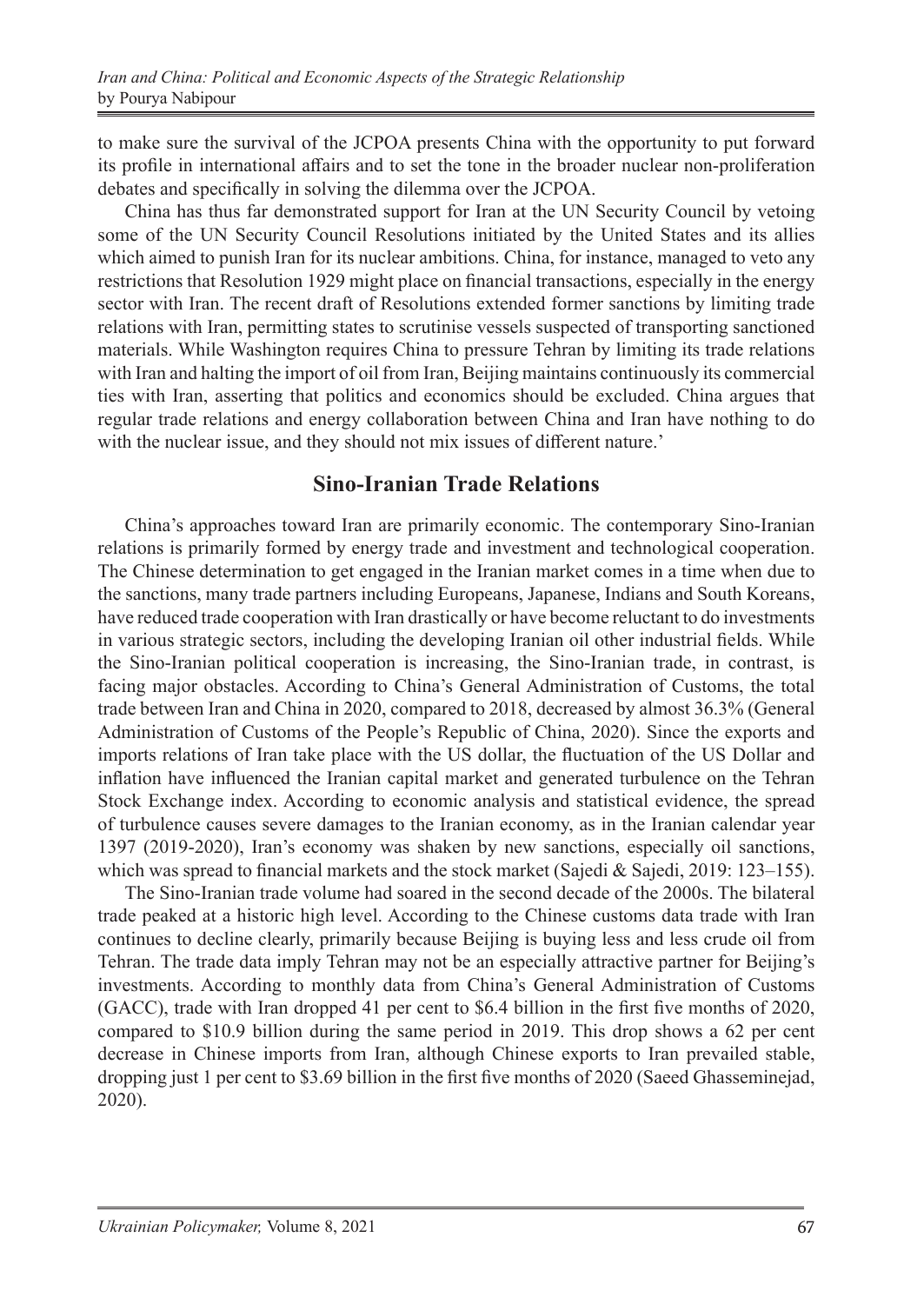

Iran-China Trade, Jan.-May 2019 vs. Jan.-May 2020 Source: GACC

Source: The Foundation for Defense of Democracies (FDD)

There are several reasons for this outcome. First, the two economies might reach their limits in terms of compatibility, and so there must be further structural arrangements to increase the bilateral trade volume. Depending on increasing trade volume with China, Iran has suffered more because of the deepening deficit. Iran imported more from China than exporting to this country. This means that the higher trade volume with China brings more deficit to Iran. This creates more reluctance on the Iranian side to develop its trade with China. Second, Iran's economy dropped significantly because of sanctions and domestic issues, such as the lack of transparent and bad-governance inter alia.

Iran's exports to China are ca. one billion and 840 million dollars. China which estimated 28.9 per cent of Iran's total exports in the first quarter of this year, is one of the five main destinations for Iranian goods. China's exports to Iran during this year amounted to 1 billion and 940 million dollars. Subsequently, the share of China in Iran's total imports in the spring was ca. 25.4% (Abena New Agency, 2020). Given this economic context, the formation and promotion of financial and trade integration between China and Iran is a key aspect of the agreement between China and Iran. China under the umbrella of the One Belt, One Road project, is steadily expanding its political influence and investment footprint, including the Strait of Hormuz. Beijing will increase its involvement in the region building on a long-term strategy that seeks to improve China's diplomatic and economic influence across the Middle East. There is also tremendous enthusiasm in the region for Chinese investment there. China regards the region (Global Times, 2017). This, in China's perspective, rests upon stability within the region. According to China's estimations, the growth opportunities through BRI will reduce tensions in the Middle East (Xinhua, 2017). Therefore, in contrast to reluctant European investors, China has proceeded to flow investments into Iran. The latest example was a 538 million USD railway deal (South China Morning Post, 2017).

#### **China's Belt Road Initiative (BRI)**

Transportation, Investments and Trade under Xi Jinping's presidency, China turned towards the Middle East trying to link the Xinjiang Uyghur Autonomous Region and the Middle East. Since then, the China-Central Asia-Western Asia Economic Corridor (CCAWAEC) has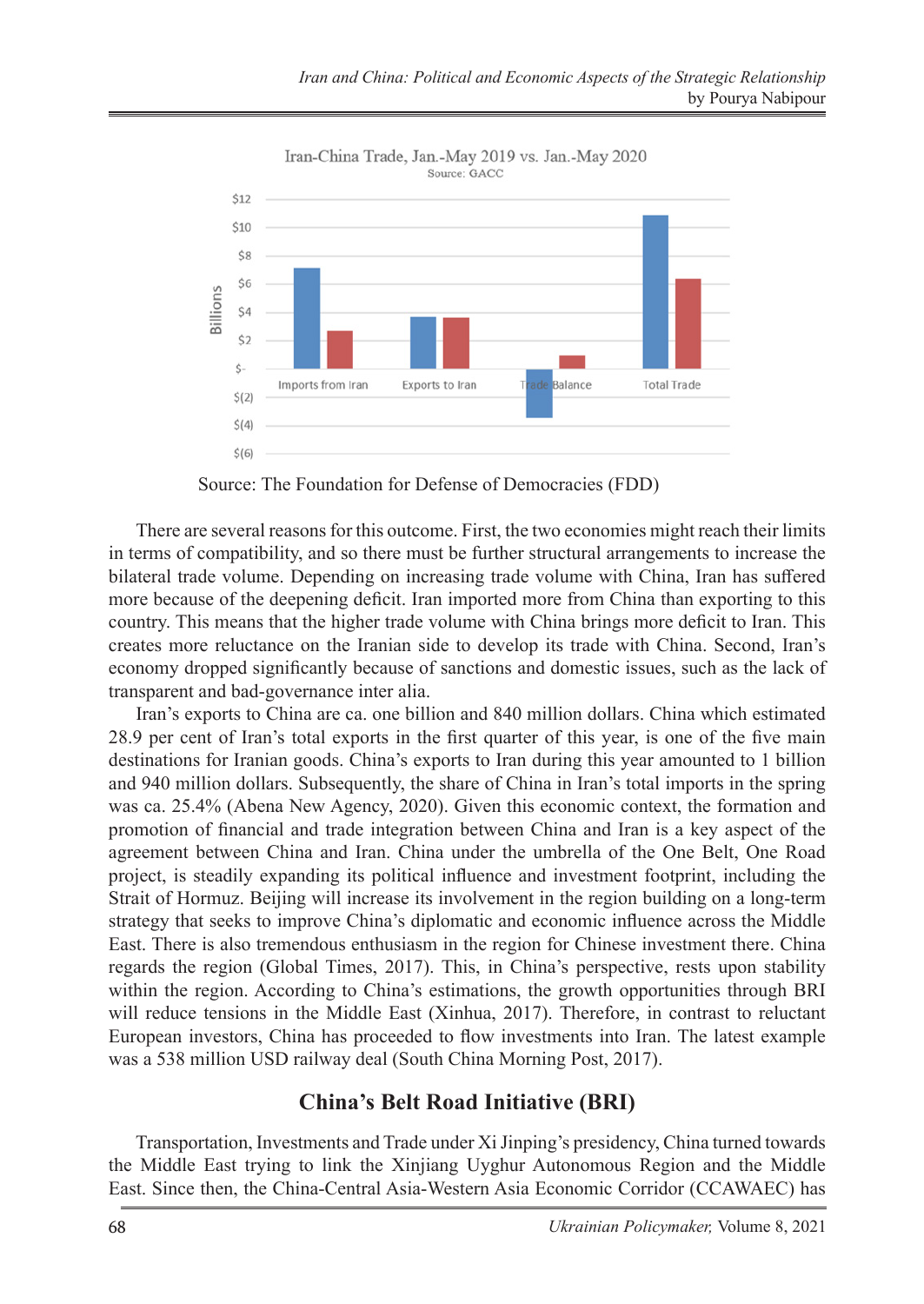become the central engine for China to focus on the Central Asian, Middle Eastern and South Caucasian countries. It is also an alternative mainland route to Europe that does not passthrough Russian territory. As a result, China actively invests in building railroads, highways, ports, and other infrastructure facilities in the CCAWAEC countries. The Persian Gulf region's population is an important market for Chinese goods. China is also a supplier of high-tech and arms to the region. The Chinese unmanned aerial vehicles have been in great demand in the GCC states. Together China has strengthened its economic-political-military presence in the region. Its military presence also will enable it to keep watch of the Strait of Hormuz inter alia to make sure stability in the Persian Gulf. China has also deployed soft power tools to grow its diplomacy in the region. The Confucius Institutes are very successful among the youth because the Chinese language promotes job opportunities in companies affiliated with China. In addition, Beijing gives thousands of scholarships to the region's students (Sahakyan & Mher, 2021).



Source: Xinhua, 2014

According to China's estimations, the growth opportunities through the One Belt, One Road project will reduce tensions in the Middle East (Xinhua, 2017). Therefore, China has proceeded to invest in Iran. The latest example was a 538 million USD railway deal (South China Morning Post, 2017). The BRI is one of the most acclaimed Silk Road initiatives in the post-Cold War period which was first formulated by Chinese President Xi Jinping in 2013 during a trip to Central Asia and has resonated with both the region and the wider globe. In addition, both in terms of its financing and the geographical area that it embraces, this initiative has become the object of discussions. In this sense, it is helpful to elaborate on two fundamental points of the Chinese initiative that distinguish it from those initiatives led by other countries.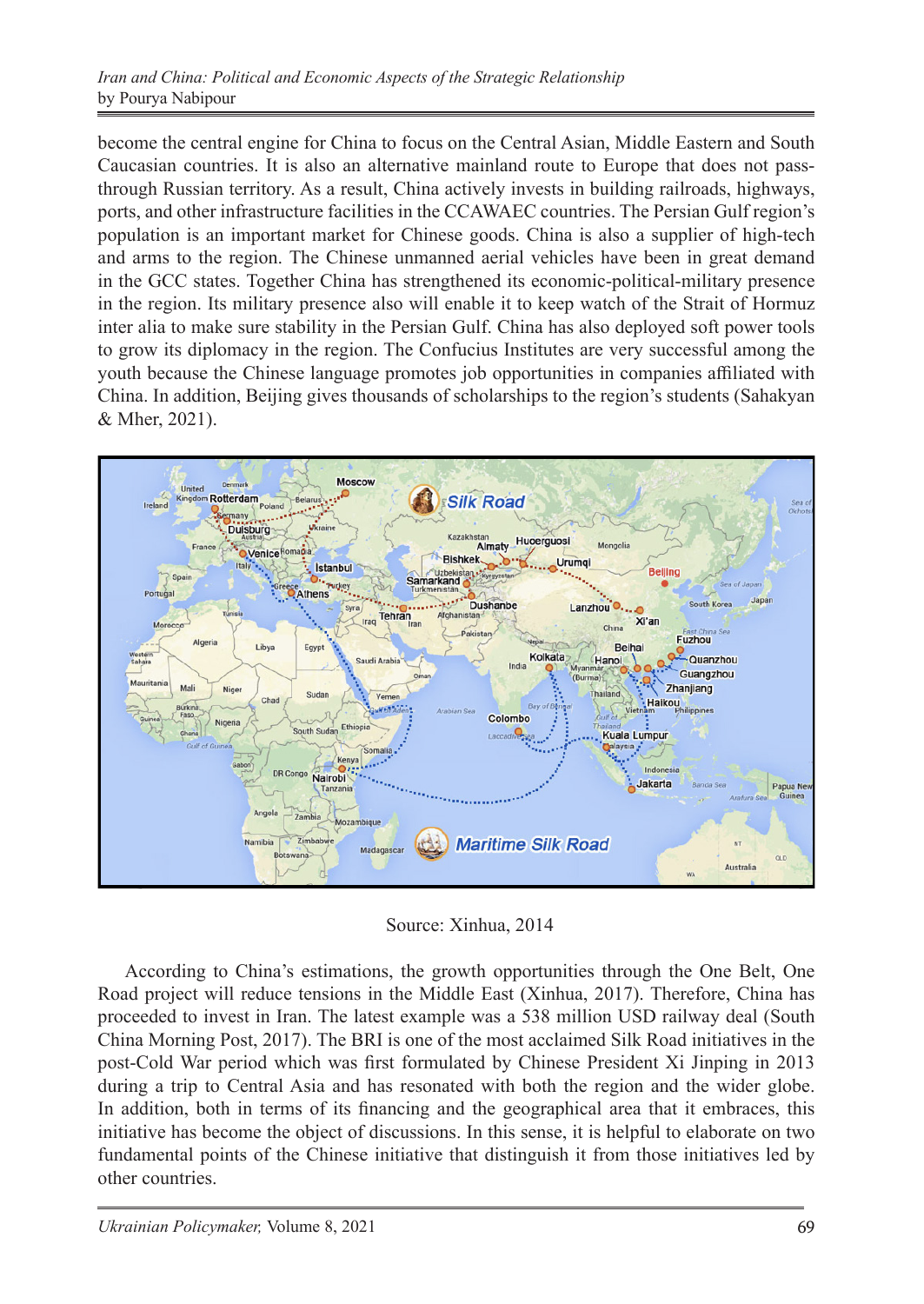First, China's initiative crosses a much wider geographic area. The BRI encompasses two principal geographical regions: the first follows the historical overland Silk Road through Central Asia, north to Russia, and finally to Europe, while the other passes through Iran and Turkey to the south. China's overland Silk Road is called the Silk Road Economic Belt. The BRI also includes the 21<sup>st</sup> Century Maritime Silk Road (MSR), including Southeast Asia, South Asia, East Africa and Europe. The route of the MSR begins in the South China Sea, passing through the Malacca Strait, the Indian Ocean and the Red Sea before reaching into the Mediterranean Sea.

The BRI, beyond being a mere transport corridor, envisages the economic integration of the nations along its path. The first of the five fundamental fields of cooperation envisioned in the initiative is based on the integration of transportation systems. For this purpose, railways, highways, airways and ports are formed and integrated, and, if necessary, new railways, highways, airports and seaports will be established. Second, the potential of involved countries to develop urban infrastructure is developed by improving their domestic markets and operating towards their further economic integration. Third, the BRI also supports the idea of promoting the joint use of energy and natural resources as well as their extraction operations. The fourth area of collaboration is the foundation of organised industrial zones as well as the establishment of agricultural production and farm operations. Fifth, the BRI focuses on the facilitation of development initiatives that run to meet the requirements of countries along the Silk Road. Accordingly, as a country that has achieved its flourishing model of development, China is trying to transport its knowledge while also providing material support for related projects.

China will complete the One Belt, One Road project through the development of Iran's infrastructure and use Iran's territory as a corridor between China and Europe. Considering Iran's advantages, such as the shortest land route to Europe, as well as the access to the Persian Gulf and via the port of Chabahar (Iran's only ocean port) to open waters, Iran can offer an important role and infrastructure in the transit of goods (Fars News Agency, 2015). From Iran's perspective, the primary goal is to use the route as a green and safe corridor to simplify the export of Iranian energy and related products as well as the Iranian manufactured goods to China. The Silk Road is a favourable project and an exceptional economic and trade opportunity for Iran, where Iran's geographical location has provided its special importance in terms of the movement of goods and the passage of oil and gas pipelines in the global economy. Through this project, Iran can get multiple advantages and develop its economic status at the regional and global levels. This necessitates understanding the opportunities and developing to compete with regional and international competitors. The current state of geopolitics in the Middle East shows that the enduring Sino-Iranian alliance will remain an outstanding pillar of Iranian foreign policy.

# **Energy Relations**

Energy is a foreign policy tool of Iran to influence the consumer countries in the political arena and to effectively take part in international equations. The cornerstone for the use of energy exports is the dependency relationship that occurs between an oil or natural gas providing state and a consuming state. Thus, energy is directly linked with Iran's national interests albeit it has not yet reached its proper place in its foreign policy. Iran ranks second in the world for natural gas reserves and fourth in proven crude oil reserves. While its economic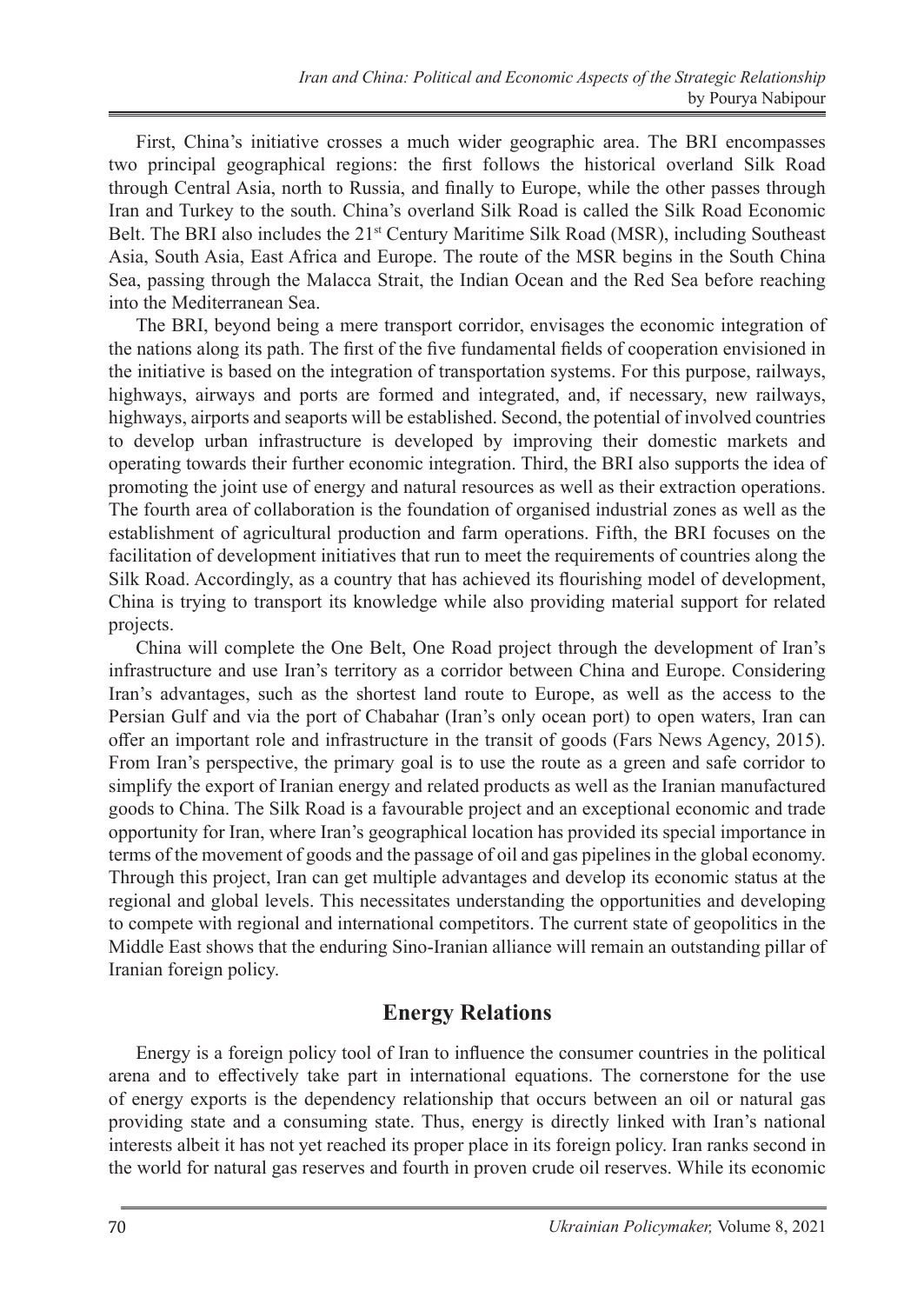base is fairly diversified for an oil-exporting country, economic activity and government revenues still depend on oil revenues and have, so, been unstable (The World Bank Group, 2020). Iranian deposits of oil and gas will financially nourish the Iranian economy for years to come.

Nonetheless, due to the devastations incurred during the Iran–Iraq War (1980–1988) and the negative influence of the US-imposed sanctions on Iran since 1980, Iran's oil infrastructure has suffered much. China's rapid economic growth in the last two decades, as well as the insufficient domestic energy resources, have made energy security and its prospects an important but also worrying issue for the country. This is primarily because any interruption in the flow of energy can create severe obstacles in the path of China's economic growth and thus have a serious consequence for its national security. Hence, energy is a vital issue for economic development and its preservation and energy security is a top priority for foreign policy (Vaezi, 2008: 8). The Middle East is China's most obvious source of energy supply. China's growing demands and Iran's energy capacities have increased the weight of Iran as an energy provider, although China has recently tried to cut its dependency on oil imports from the Middle East broadening its sources of energy imports. China is an important market for LNG and will offer a solid ground for Iran as a gas producer country (Behrozifar, 2006: 48). Requests for gas will increase as requests for electricity increase. Natural gas is thereby utilised as a fuel for electricity generation.

Knowledgeable of Iran's serious demands to explore its vast oil and gas resources and modernise its energy infrastructures, China proposed to restore it and to engage in joint venture explorations and development of new oil and gas fields. In doing so, China strives to close up into the Iranian energy market and to meet its growing oil and gas requirements. Iran has the second-largest oil resource after Saudi Arabia. By the end of 2019, the value of petroleum exports (million \$) of Iran accounted for 19,233 (OPEC: Iran, 2019). According to the World Bank, "Iran's Gross Domestic Product (GDP) was estimated at US\$440 billion for the Iranian calendar year 2019/20, for an 82.8 million population" (The World Bank Group, 2020). Iran's trade products consist of its hydrocarbon, agricultural, and service sectors, while there is a noticeable state presence in the manufacturing and financial services.

Given such a profound interaction between energy and politics in Iran, its foreign relations cannot be outlined without recognising the status of oil and gas. According to the 66th annual report of the British Petroleum (BP), entitled "World Energy Statistics Review 2017"; Iran's proven oil reserves in 2015 and 2016 were the same, equal to 158.4 billion barrels, and with 9.3% of the world's proven oil reserves Iran is still the fourth-largest owner of oil reserves in the world. This is while Iran's regional rival Saudi Arabia with 266 billion and 500 million barrels ranks second place in this regard. According to the latest BP estimates, the volume of Iran's gas reserves in 2015 and 2016 were equal to 33.5 trillion cubic meters, and Iran owns 18% of the world's total gas reserves. According to the report, Russia is in second place after Iran with reserves of 32.3 trillion cubic meters and Qatar is in third place with 24.3 trillion cubic meters of reserves. Iran with the second-largest gas reserves in the world, together with Qatar and Russia is thus the only suppliers of gas in the international market (Soage, 2015: 4).

Iran's energy policy is not based on the coordination of energy interests and the oil markets alone. The three most important components that affect Iran's energy diplomacy are, first, the concern of the unexpected developments and interruptions that could lead to severe cuts in export and shortages, secondly, Iran's economic vulnerability about oil export, and thirdly, Iran's conception of the threat by the US dominance in the Persian Gulf, the worries about the sanctions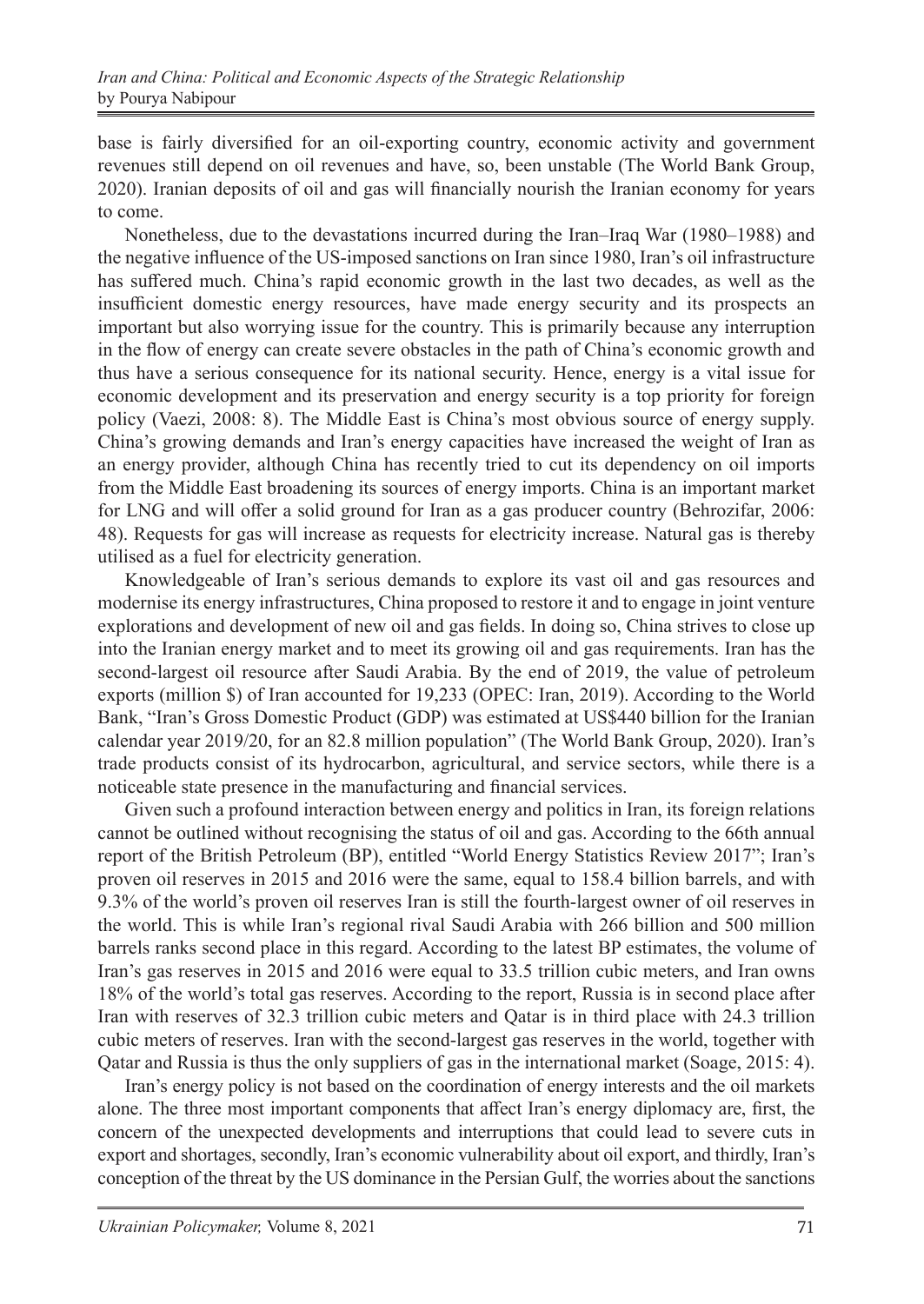and blockade of Iran's oil supply by tankers. These concerns have grown in the wake of the US military presence in the Persian Gulf and Iraq (Akhavan Kazemi, 2005: 171). China tries to fill in the existing gap of investment and foreign exchanges with and inside Iran, particularly in the Iranian energy sector. According to Shirk (2007: 137), Chinese policymakers believe that 'the only way to make sure a safe flow of energy is to take physical control over oil and gas by buying up equity stakes or long-term supply contracts in producing countries.

Hence, China finds that most of the oil and gas could be either already owned by national companies in the producer countries or by Western oil companies. Therefore, "China has been compelled to move toward states where United States sanctions prohibit American companies from doing business, such as the Sudan and Iran" (Shirk, 2007: 138). On the Iran side, Iranians are also willing to do business with the Chinese as they find that 'Chinese are more ready to respect the Iranian interests and to meet the Iranian investment and technological requirements compared to the Western States (Garver, 2011: 275). Moreover, Iran honours China's willingness to import the Iranian oil and oil products, the way China contributes to Iran's industrialisation in the oil sector and the readiness to export various commodities to Iran which are urgently needed by Iran. Therefore, over the last decade, Iran has occurred as major suppliers of energy resources to China. As China's interest in Iran grows, it desires not to continue as a sheer purchaser of Iranian oil. It also aims to get engaged in Iranian oil expansion plans to further increase China's portion in the Iranian energy market and make sure the flow of the necessary oil imports over the long term.

#### **Strategic obstacles in the way forward**

As part of China's One Belt One Road initiative, it is uncertain if such projects will materialise. Hitherto the share of transit, the infrastructure, especially the development of railways in Iran, will need to make a real improvement in the logistics. Some of the mutual trade and energy projects are ambitious, and whether all these projects can be finalised is still unclear. China's investments in Iran's transport infrastructure, particularly in railways, are not completed yet. Chinese officials expressed an interest to build up Iran's Chabahar Port in Iran's southeastern province of Sistan and Baluchestan after India hesitated and withdraw from the project. It remains to be seen if China or India would be the winner of the project. India signed an MOU and approved a \$150 million line of credit to develop the strategic Iranian port of Chabahar, which includes a transit route to Afghanistan bypassing Pakistan (The Express Tribune, 2016).

Chinese oil and energy companies may have several obstacles as they lack the technology needed to liquefy Iran's natural gas and despite some good developments still, it may take some time to overcome the logistic and technological gaps and to be at the same level compared with the experienced Western firms which have a long record of history in implementing and managing complex oil and gas projects (Garver, 2011: 11). Disagreements over contract terms, repeated delays and cancellations have thus far hindered the involvement of China's energy firms in Iran's oil and gas sector. During 2010 and 2014, while Iran was under the most substantial sanctions, China became more reluctant to keep its confirmed investments. The standstill of an agreement with China National Offshore Oil Corporation (CNOOC) in 2011 for the development of Iran's North Pars gas field was a major setback.

Although Iran is China's fifth-largest oil supplier in 2014 (U.S. Energy Information Administration, 2020) it is very difficult to predict if and how China's investments in Iran's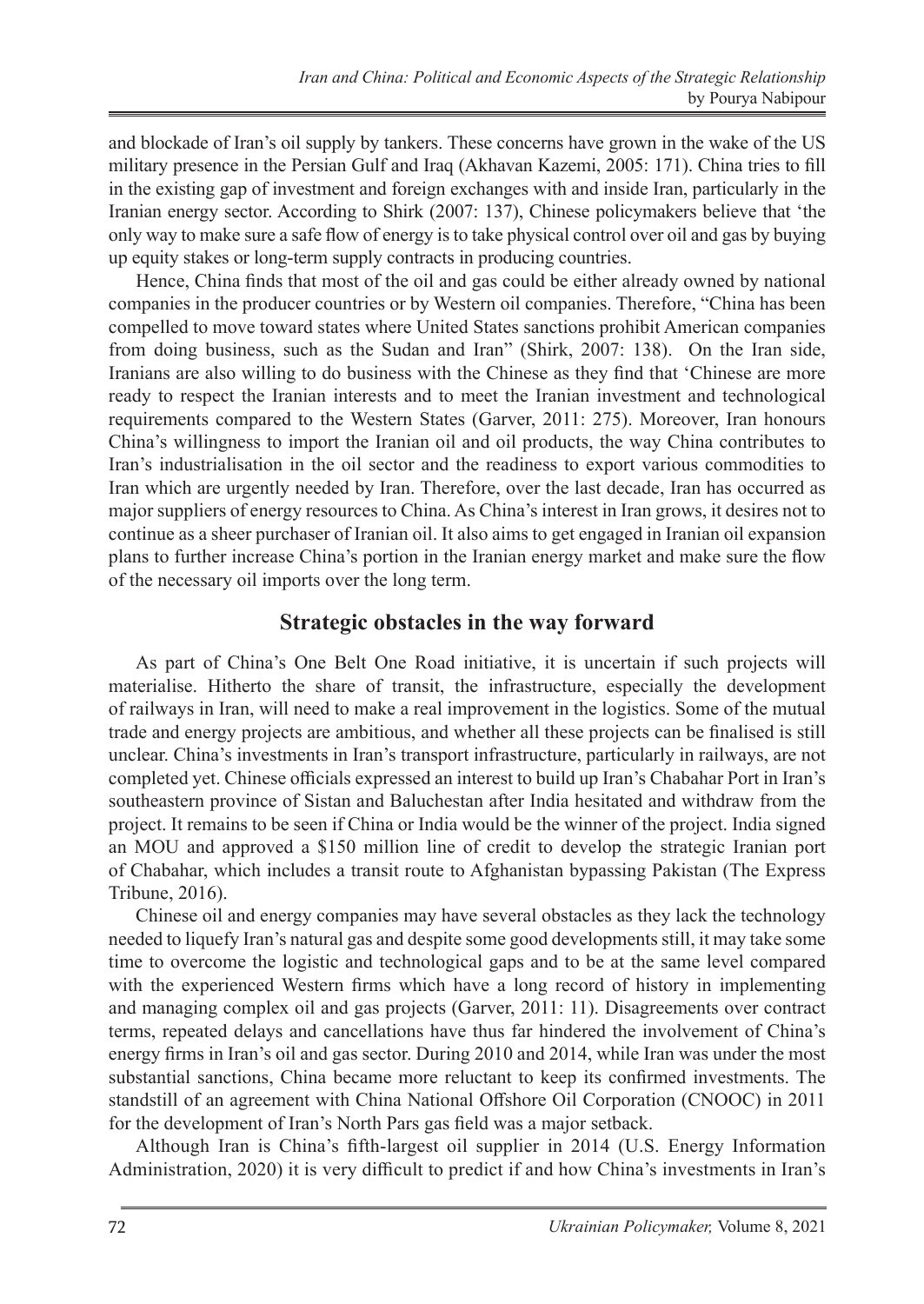oil and gas sector will develop further. Iran's growing need to do and export more of its oil and gas is a dilemma in Iran's relation with China. Given the economic consequences of sanctions, it is difficult for Iran to protect its economic interest and at the same time to grant access and sell as much Iranian oil and gas as possible to the Chinese market. Moreover, the international sanctions and the tensions recently on the Persian Gulf has risen the importance of safe alternative suppliers of energy to avoid becoming heavily dependent on Iran for energy resources. China will need to check the cost of the investments and imports from Iran and thus does not ignore completely the incentives of turning to other major trade partners and energy suppliers in the Persian Gulf, mostly Saudi Arabia and the UAE (Alamayifar, 2011: 30–31).

Because of the absence of economic and political relations with the West, Iran finds it is trapped in extensive commercial relations with China and its wish to keep up its independence under the slogan of neither the east nor the West. Moreover, domestic Iranian opinion is an important determinant. Iranians still prefer to have constructive relations with the West, particularly the United States and do not want to be cut off from the West. Still, if Iranian students want to go abroad for the higher education of doctoral and research studies, they mostly choose the Western countries, including the United States and not China or Russia. There is an asymmetric relation between Iran and China. China considers the relations with Iran as a source of bargaining vis-à-vis the West, with admittedly plenty of opportunities for success or failure along the way. Tehran knows that it could not expect Beijing to work only for the bilateral relations with Tehran. Hence, Tehran has adopted a 'double-track strategy' of diplomatic ties with China while hoping for better relations with the West. To a great extent, Iran's potential rapprochement with the West over the nuclear case could serve as an important bridge between Iran and the West and thus might limit the prospect of bilateral relations over the long term (Omidvarnia, 1989: 58).

Both China and Iran must try to respond to some of the other side's concerns and while operationalising the joint agreements. In other words, there is only a little evidence that China would stay a reliable partner in Iran's search for longstanding trade and security partnerships. Moreover, Iranian manufacturing companies, producers and businessmen constantly protest against the imbalance of economic relations with China, that the imports of all sorts of Chinese products endangered their existence. There are only limited chances for Iranian firms and producers to survive should Iran import more Chinese products. The introduction of goods made in Iran can create a space to attract attention to the Iranian brands supporting Iranian quality products. Some multiple undiscovered Iranian manufacturers and brands produce goods comparable to foreign brands. However, because of the lack of marketing and sales, they could not compete with other products and foreign brands.

However, when it comes to huge investment plans to sign contracts with Iran, the Chinese companies hesitate because of uncertainty over how the international community will go ahead and respond if Iran does not curtail its nuclear programme and particularly the enrichment of uranium programme. China, in general, is not willing to pay the price of any tension between Iran and the West and China wants to avoid jeopardising opportunities to promote trade relations in the United States and Europe as well. For example, Shenzhen-based Huawei (Chinese telecommunications equipment manufacturer) declared openly that it will voluntarily limit its business development thereby no longer striving for new deals with customers and restricting its business activities with existing customers because it intends to do business in the United States and Europe.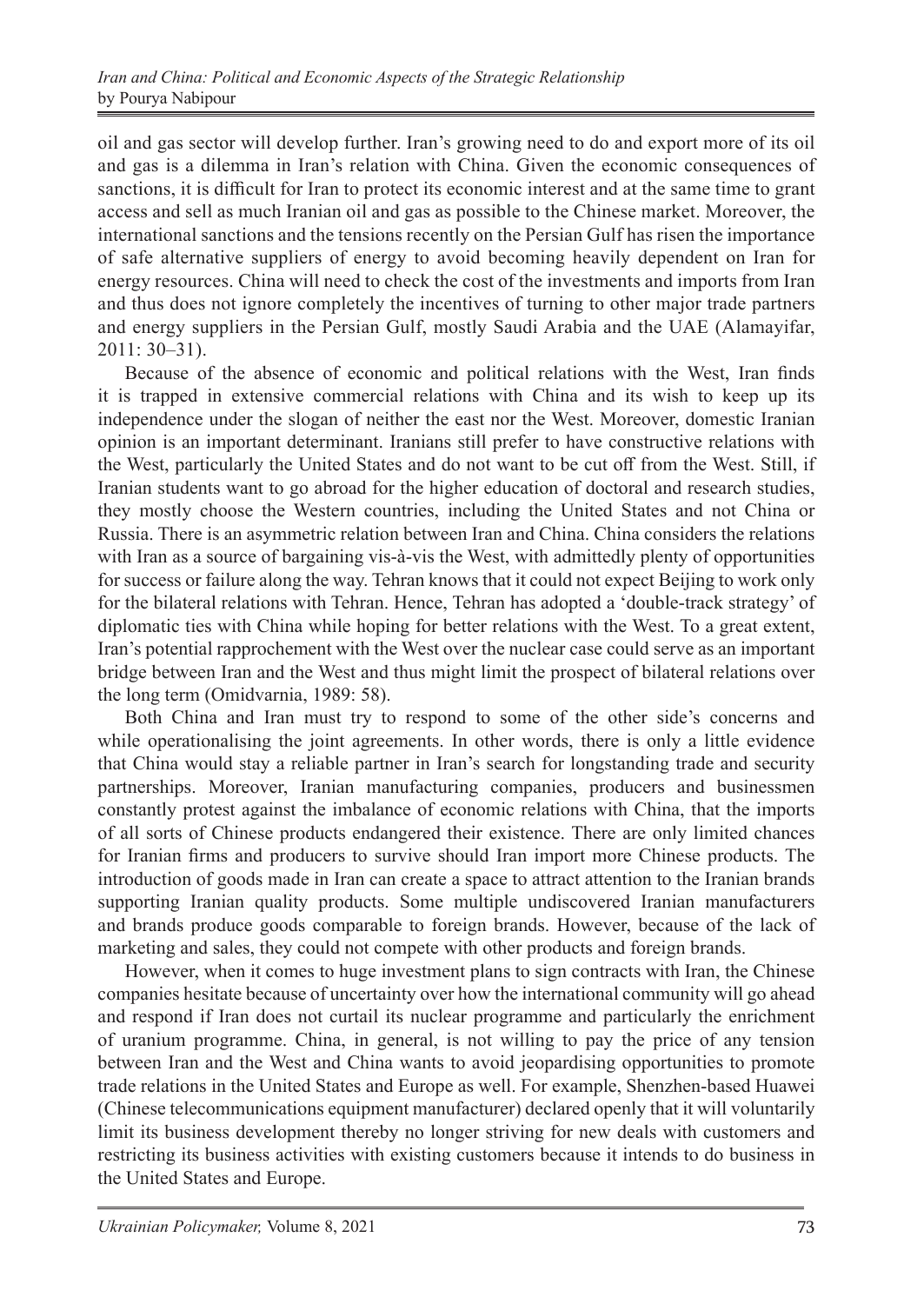China is careful in forging too close to Iran's nuclear programme and tries to push Tehran towards collaboration and to respect Security Council proposals (along with EU and/or Russian proposals) for settling the nuclear standoff. At the same time, China has been rhetorically clear that it will not support any violation of the non-proliferation treaty or the closing of the Strait of Hormuz. On the other hand, Iran aims to prove a balancing act in the ties with China. Tehran knows the risky relations with China and Beijing's limited support of Iran. A further point is the Chinese relations with Iran's arch-rivals. Beijing is balancing its policies against Iran's rivals (Burton, 2020). Beijing does not see Iran's nuclear programme as threatening as the Western states, Israel or Saudi Arabia do and it has primarily sought to convince the West and the GCC that Iran is not seeking nuclear weapons or at least China will not support such an intention for Tehran. As for security, should the United States continue to diminish its presence in the Middle East, that would push the GCC states to shift away from their dependency on the United States placing more active bets on some of their potential Asian partners, including China. From Iran's perspective, the development in the region rests upon stability within the region. China's reluctance to act as a security guarantor in the Persian Gulf indicates that Beijing does not want to pay any of the costs of possible military tensions in the Middle East and that its security strategy towards the Persian Gulf is not yet well-defined (Alterman Jon B., 2013). Hence, Beijing seems unlikely to proclaim any peace initiatives for Iran and Persian Gulf security beyond broad calls for peace in the region, probably maintaining China's existing policy .of non-interference (Lons et al., 2019).

#### **Conclusions**

Despite some tensions and diverging interests in Sino-American or Sino–Iranian relations, Beijing and Tehran have altogether managed to establish a balance between reconciling its interests in Washington and forging an alliance with Tehran. The agreement will ease the cooperation in terms of the Silk Road. Thus, it will be an important driver of economic growth with advantages and further trade opportunities not only for China and Iran but also for many countries across the silk road. Iran's new policy of a "Pivot to the East" involves developing robust ties with the giants of the Asian continent, namely, China and Russia (Tanchum, 2020). The maximum pressure strategy by the United States, if anything, sharpened Tehran's wish to introduce Beijing as a reliable economic and political ally under the atmosphere of threats and sanctions. Thus, Iran's policy of a Pivot to the East has achieved all the more credibility among Iranian officials after the United States withdrew from the JCPOA. The United States' maximum pressure campaign on Iran, combined with a confrontational approach from Saudi Arabia and Israel vis-à-vis Iran and the growth of tensions in the Strait of Hormuz are endangering both the freedom of navigation, energy security and flow of oil supplies through the Persian Gulf. Nevertheless, China seems quite reluctant to become bogged down in the regional tensions and attempts to avoid a military conflict.

Economic sanctions against Iran have driven the growth of China-Iran economic ties. China is now Iran's largest trade partner, its largest oil purchaser, and its largest foreign investor. However, China does not seem ready to shape any one-sided relation neither with the GCC nor with Iran. By avoiding partnerships in favour of its bilateral ties with Iran or the GCC, China remains keen to balance its relations with all regional powers. By circumventing direct involvement in regional battles, China aims to further expand its economic and military activities in a highly strategic region, securing the flow of oil exports without being bogged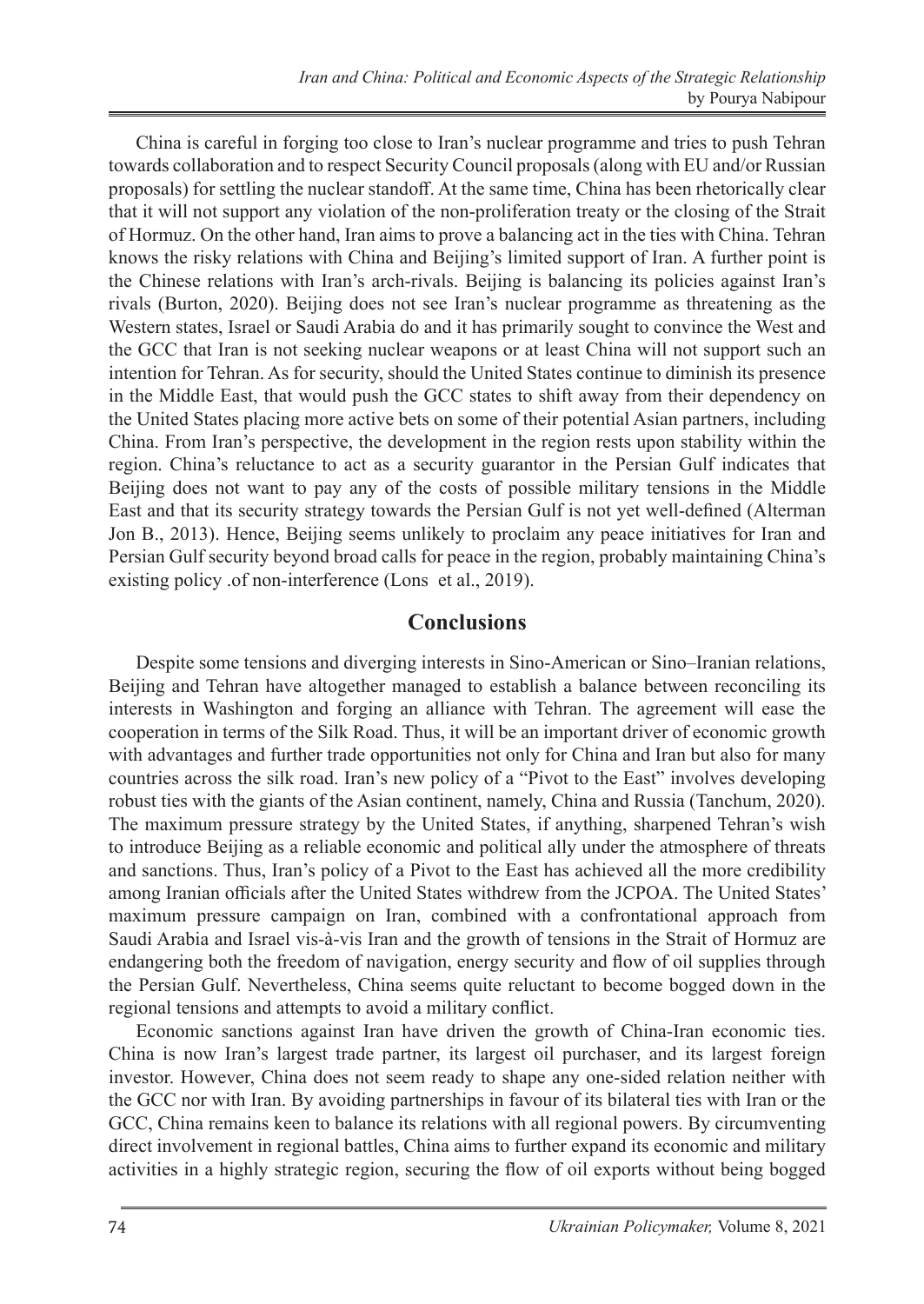down in the upheaval of political and security confrontations in the Persian Gulf. The European Union and Washington will have to recognise China's interest which is thwarting their traditional dominant role as a net security provider in the Persian Gulf and the Indian Ocean. Based on the strategic relations with Iran, China can keep up a sustainable presence along the Strait of Hormuz, which would furthermore legitimize Beijing's overseas bases to guard its maritime interests. This will lend credence to Beijing's claims of being a powerful and responsible global actor.

The dilemma of the Iranian nuclear issue has had an impact on the course of the development of Sino-Iranian relations. As China's interests in the Persian Gulf are comprehensive, Beijing will find it increasingly difficult to keep its balancing act between the competing interests at play. The hallmark of contemporary Iranian relations with China is pragmatism based on an understanding of shared security and economic affairs. China does not have any negative records in the minds of the nations, like colonialism or military interventions. Energy consumption in China and the continuing trend will elevate Iran to an important place in China's foreign policy. China can reciprocate some of the strategic needs of Iran in the field of development and security. In terms of economic relations, China and Iran will try to avail themselves of opportunities to expand their security and economic relations. Zero-sum intentions by the United States compel Tehran to profit from China's capability to thwart U.S. endeavours. China and Iran will attempt to apply an external balancing policy, which implies counterbalancing an antagonist's power by relying on the capacity of allies. However, should a rapprochement with the United States be possible, Iran's diplomacy makes it harder for Tehran to sustain its contemporary middle-of-the-road strategy in establishing relations with China.

#### & **References**

- Abena News Agency (2020) *Five Major Destinations For Iran's Exports And Imports In The*  -۹۹راهب-رد-ناریا-تادراو-و-تارداص-هدمع-دصقم-جنپ/116600/news/ir.ibena.www://http :online Available *99. 'Of Spring*
- Alamayifar, Abolfazl (2011) Iran-China Perspectives on Bilateral Relations and Trends Affecting the Future of Relations between the Two Countries. In *Asia: Special Iran-China Relations*. Tehran: Abrar Contemporary Institute: 30–31.
- Aljazeera (2019) *Why Is the Strait of Hormuz So Strategically Important?* Available online: https://www.aljazeera.com/economy/2019/07/11/why-is-the-strait-of-hormuz-sostrategically-important
- Aljazeera (2020) The US Against The World Over Iran 'Snapback' Sanctions. Available online: https://www.aljazeera.com/economy/2020/9/19/us-against-the-world-overiran-snapback-sanctions
- Almond, R. (2016). *China and the Iran Nuclear Deal*. Available online: https://thediplomat. com/2016/03/china-and-the-iran-nuclear-deal/
- Alterman, Jon B. (2013) *China's Balancing Act in the Gulf.* Center for Strategic and International Studies. Available online: https://www.csis.org/analysis/chinas-balancing-act-gulf
- Burton, G. (2020) *The Growing Connectivity Between The Gulf And East Asia*. Available online: https://thediplomat.com/2020/03/the-growing-connectivity-between-the-gulfand-east-asia/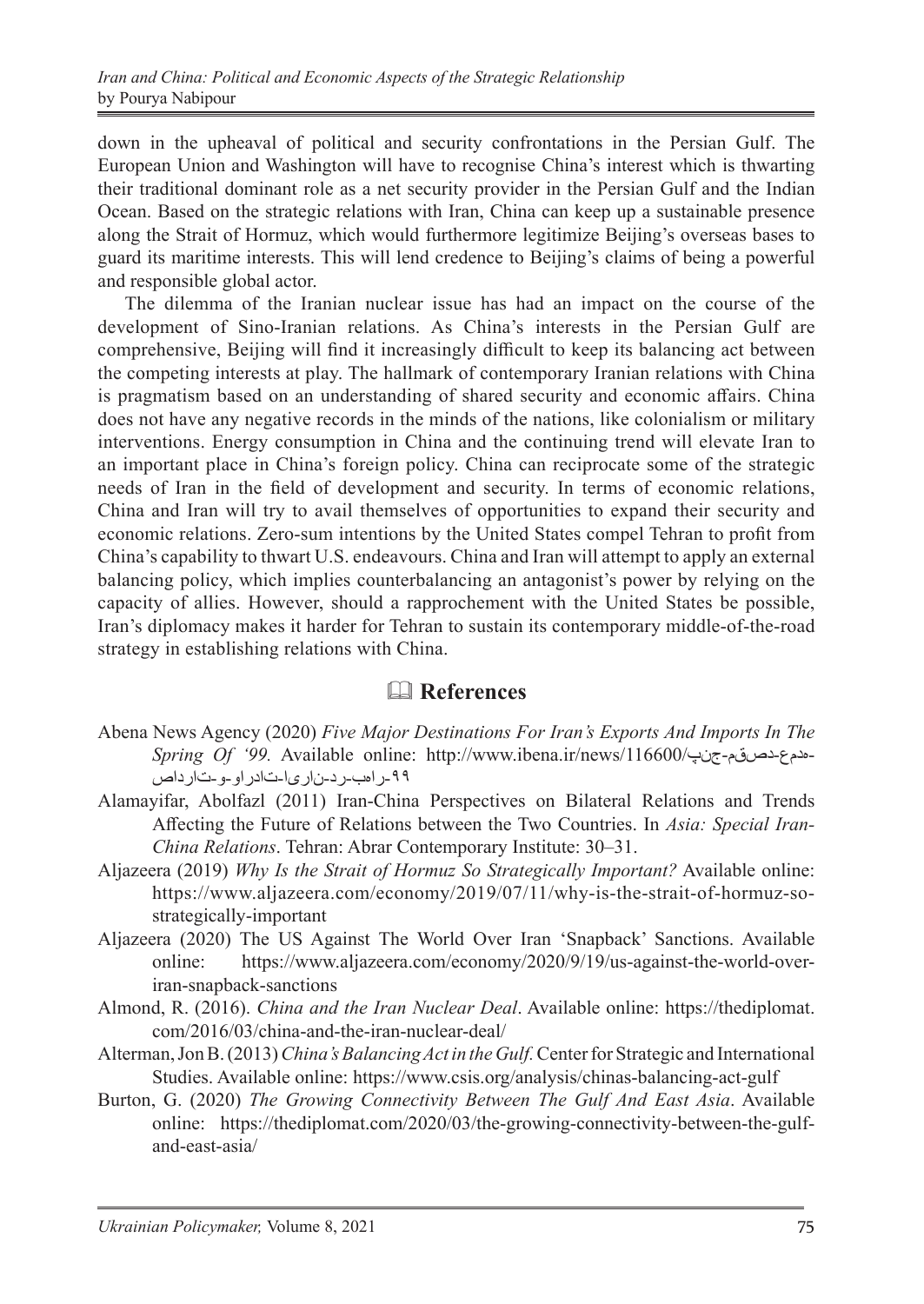- Cooper, Andrew F., and Yanbing Zhang (2018) Chinese Leadership in the Evolution of Hub and parallel Globally Oriented Institutions. *China Political Science Review*, Vol. 3, No. 1: 28–47.
- Deutsche Welle (2020) *UN Security Council Rejects Iran Arms Embargo Extension*. Available online: https://www.dw.com/en/un-security-council-rejects-iran-arms-embargoextension/a-54576786
- Farmanfarmaian, R. (2020) Iran, Sanctions, And The COVID-19 Pandemic. *Europeanleadershipnetwork.org.* Available online: https://www. europeanleadershipnetwork.org/commentary/iran-sanctions-and-the-covid-19 pandemic/
- Garver, J. W. (2006). *China and Iran: Ancient Partners in a Post-Imperial World.* Seattle: University of Washington Press.
- Gentry, Brandon J. (2005) The Dragon and the Magi: Burgeoning Sino-Iranian Relations in the 21 century. *The China and Eurasia Forum Quarterly*, Vol. 3, No. 3: 113.
- Ghafouri, Mahmoud (2009) China's Policy in the Persian Gulf. *Middle East Policy*, Vol. XVI, No. 2: 84-88.
- Ghasseminejad, Saeed. (2020) FDD / Iran-China Trade Plummets Despite Plans for Strategic Partnership. Available online: https://www.fdd.org/analysis/2020/07/23/iran-chinatrade-plummets-despite-partnership
- Global Times (2017). China to help restore peace in the Middle East. *Global Times*. Available online: https://www.globaltimes.cn/content/1077909.shtml
- Guardian News (2018) What is the Iran deal and why does Trump want to scrap it? Iran nuclear deal. *The Guardian*. Available online: https://www.theguardian.com/world/2018/ may/08/iran-nuclear-deal-what-is-it-why-does-trump-want-to-scrap-it
- Hadian, Hamid (2008) The role of the Chinese Navy in the energy security policy of that country. Strategic Research Institute; Foreign Policy Research Group (Research 13): 75.
- Hart, Andrew F., and Bruce D. Jones (2010) How to Do Rising Powers Rise? *Survival: Global Politics and Strategy*, Vol. 52, No. 6: 63–88.
- Hunter, Shirin T. (2010) *Iran's Foreign Policy in the Post-Soviet Era*. California and London: Prager.
- Hurrell, Andrew (2006) Hegemony, Liberalism and Global Order: What Space for Would-be Great Powers? *International Affairs*, Vol. 82, No. 1: 1–19.
- Lons, Camille, Jonathan Fulton, Degang Sun, and Naser Al-Tamimi (2019) China's great game in the Middle East. European Council on Foreign Relations. Available online: https://ecfr.eu/publication/china\_great\_game\_middle\_east/
- Omidvarnia, Mohammad Javad (1989) *China and the Middle East*. Tehran: Office of Political and International Studies.
- OPEC: Iran (2019) *Organization of the Petroleum Exporting* Countries. Available online: https://www.opec.org/opec\_web/en/about\_us/163.htm
- Reuters (2019) *Xi says China will promote steady ties with Iran*. Reuters. Available online: https://www.reuters.com/article/us-mideast-attacks-idUSKCN1TF0IH
- Sajedi, Amir, and Sinaz Sajedi (2019) America's withdrawal from turmoil in Iranian economy. *International Relations Studies*, Vol. 12 (46): 123–155.
- Sahakyan, Mher D. (2021) *The South Caucasus at the Crossroads: Great Powers and Regional Conflict*. Available online: https://www.asiaglobalonline.hku.hk/south-caucasuscrossroads-great-powers-and-regional-conflict